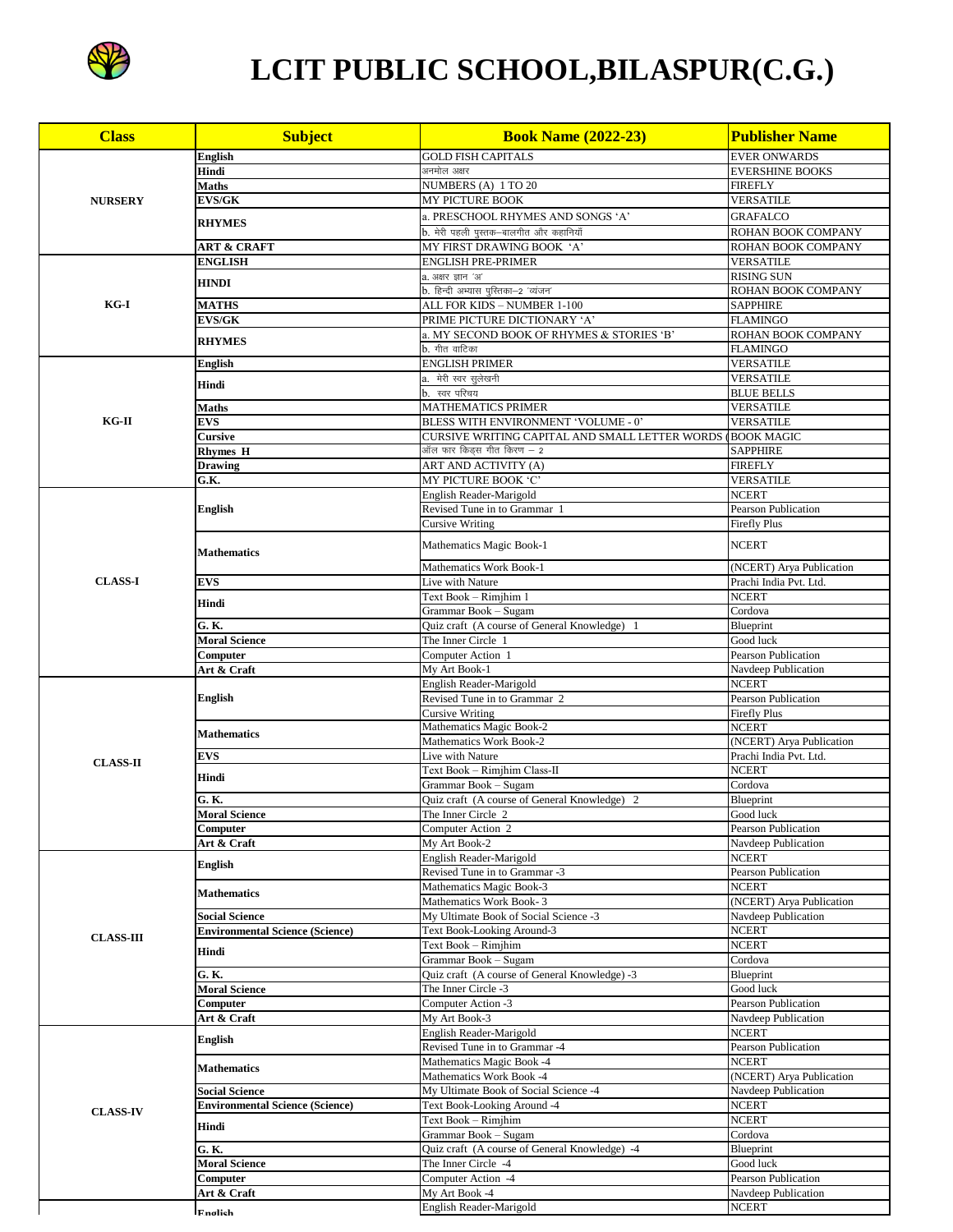|                                                          | Languon                                        | Revised Tune in to Grammar -5                                                              | Pearson Publication                       |
|----------------------------------------------------------|------------------------------------------------|--------------------------------------------------------------------------------------------|-------------------------------------------|
|                                                          | <b>Mathematics</b>                             | Mathematics Magic Book -5                                                                  | <b>NCERT</b>                              |
|                                                          |                                                | Mathematics Work Book 5                                                                    | (NCERT) Arya Publication                  |
|                                                          | <b>Social Science</b>                          | My Ultimate Book of Social Science -5                                                      | Navdeep Publication                       |
| <b>CLASS-V</b>                                           | <b>Environmental Science (Science)</b>         | Text Book-Looking Around -5<br>Text Book - Rimjhim                                         | <b>NCERT</b><br><b>NCERT</b>              |
|                                                          | Hindi                                          | Grammar Book - Sugam                                                                       | Cordova                                   |
|                                                          | Sanskrit                                       | ve`rka"k izosf"kdk                                                                         | Inspiration Publications (India)          |
|                                                          | G. K.                                          | Quiz craft (A course of General Knowledge) -5                                              | Blueprint                                 |
|                                                          | <b>Moral Science</b>                           | The Inner Circle -5                                                                        | Good luck                                 |
| <b>CLASS-VI</b><br><b>CLASS-VII</b><br><b>CLASS-VIII</b> | Computer                                       | Computer Action -5                                                                         | Pearson Publication                       |
|                                                          | Art & Craft                                    | My Art Book -5                                                                             | Navdeep Publication                       |
|                                                          | English                                        | Text Book-Honey Suckle                                                                     | <b>NCERT</b>                              |
|                                                          |                                                | Supplementary-A pact with the Sun<br>Revised Tune in to Grammar -6                         | <b>NCERT</b><br>Pearson Publication       |
|                                                          | <b>Mathematics</b>                             | Mathematics Text Book-6                                                                    | <b>NCERT</b>                              |
|                                                          | Science                                        | Text Book - Science                                                                        | <b>NCERT</b>                              |
|                                                          |                                                | Text Book - Vasant Part-1                                                                  | <b>NCERT</b>                              |
|                                                          | Hindi                                          | Text Book – Bal Ram Katha                                                                  | <b>NCERT</b>                              |
|                                                          |                                                | Grammar Book – Sugam                                                                       | Cordova                                   |
|                                                          |                                                | History - Our Past-I                                                                       | <b>NCERT</b>                              |
|                                                          | <b>Social Studies</b>                          | Civics - Social and Political Life -I<br>Geography - The Earth Our Habitat                 | <b>NCERT</b><br><b>NCERT</b>              |
|                                                          |                                                | My Amazing Book of MAPS                                                                    | Navdeep Publication                       |
|                                                          | Sanskrit                                       | Ruchira                                                                                    | <b>NCERT</b>                              |
|                                                          | GК                                             | Be. A.G.K. Champ -6                                                                        | <b>Pearson Publication</b>                |
|                                                          | <b>Moral Science</b>                           | The Inner Circle -6                                                                        | Good Luck                                 |
|                                                          | Computer                                       | <b>Computer Action</b>                                                                     | Pearson Publication                       |
|                                                          | Art & Craft                                    | My Art Book-6                                                                              | Navdeep Publication                       |
|                                                          | English                                        | <b>Text Book-Honey Comb</b><br>Supplementary-An Alien Hand                                 | <b>NCERT</b><br><b>NCERT</b>              |
|                                                          |                                                | Revised Tune in to Grammar -7                                                              | Pearson Publication                       |
|                                                          | <b>Mathematics</b>                             | <b>Mathematics Text Book-7</b>                                                             | <b>NCERT</b>                              |
|                                                          | Science                                        | Text Book - Science                                                                        | <b>NCERT</b>                              |
|                                                          |                                                | Text Book - Vasant Part-2                                                                  | <b>NCERT</b>                              |
|                                                          | Hindi                                          | Text Book – Bal Mahabharat Katha                                                           | <b>NCERT</b>                              |
|                                                          |                                                | Grammar Book – Sugam                                                                       | Cordova                                   |
|                                                          |                                                | History - Our Past-II                                                                      | <b>NCERT</b><br><b>NCERT</b>              |
|                                                          | <b>Social Studies</b>                          | Civics - Social and Political Life -II<br>Geography - Our Environment                      | <b>NCERT</b>                              |
|                                                          |                                                | My Amazing Book of MAPS                                                                    | Navdeep Publication                       |
|                                                          | Sanskrit                                       | Ruchira                                                                                    | <b>NCERT</b>                              |
|                                                          | GК                                             | Be. A.G.K. Champ -7                                                                        | Pearson Publication                       |
|                                                          | <b>Moral Science</b>                           | The Inner Circle -7                                                                        | Good Luck                                 |
|                                                          | Computer                                       | Computer Action                                                                            | Pearson Publication                       |
|                                                          | Art & Craft                                    | My Art Book - 7<br>Text Book-Honeydew                                                      | Navdeep Publication<br><b>NCERT</b>       |
|                                                          | <b>English</b>                                 | Supplementary-It so Happened                                                               | <b>NCERT</b>                              |
|                                                          |                                                | Revised Tune in to Grammar - 8                                                             | Pearson Publication                       |
|                                                          | Mathematics                                    | Mathematics Text Book-8                                                                    | <b>NCERT</b>                              |
|                                                          | Science                                        | Text Book - Science                                                                        | <b>NCERT</b>                              |
|                                                          |                                                | Text Book - Vasant Part-3                                                                  | <b>NCERT</b>                              |
| <b>CLASS IX(SANSKRIT)</b>                                | Hindi                                          | Text Book - Bharat Ki Khoj                                                                 | <b>NCERT</b>                              |
|                                                          |                                                | Grammar Book – Sugam<br>History - Our Past-III                                             | Cordova<br><b>NCERT</b>                   |
|                                                          |                                                | Civics - Social and Political Life -III                                                    | <b>NCERT</b>                              |
|                                                          | <b>Social Studies</b>                          | Geography – Resources and Development                                                      | <b>NCERT</b>                              |
|                                                          |                                                | My Amazing Book of MAPS                                                                    | Navdeep Publication                       |
|                                                          | Sanskrit                                       | Ruchira                                                                                    | <b>NCERT</b>                              |
|                                                          | GК                                             | Be. A.G.K. Champ -8                                                                        | Pearson Publication                       |
|                                                          | <b>Moral Science</b>                           | The Inner Circle - 8                                                                       | Good Luck                                 |
|                                                          | Computer                                       | Computer Action                                                                            | Pearson Publication                       |
|                                                          | Art & Craft<br>Subject                         | My Art Book-8<br>Books Name & Publications (2022-23)                                       | Navdeep Publication<br><b>Publication</b> |
|                                                          | English                                        | <b>BEEHIVE</b>                                                                             | <b>NCERT</b>                              |
|                                                          | English                                        | <b>MOMENTS</b>                                                                             | <b>NCERT</b>                              |
|                                                          | <b>Mathematics</b>                             | Mathematics Text Book-9                                                                    | <b>NCERT</b>                              |
|                                                          | Science                                        | Text Book - Science                                                                        | <b>NCERT</b>                              |
|                                                          | Science                                        | Rohit Lab Manual in Science-Term-I-II                                                      | L.R. Publication                          |
|                                                          | Sanskrit                                       | Sanskrit Shimoshi - I                                                                      | <b>NCERT</b>                              |
|                                                          | <b>Social Studies</b><br><b>Social Studies</b> | History-India in the Contemporary World - I<br>Political Science - Democratic Politics - I | <b>NCERT</b><br><b>NCERT</b>              |
|                                                          | <b>Social Studies</b>                          | Geography- Contemporary India - I                                                          | <b>NCERT</b>                              |
|                                                          | <b>Social Studies</b>                          | Economics - Economics - I                                                                  | <b>NCERT</b>                              |
|                                                          | <b>Social Studies</b>                          | Disaster Management - Understanding Disaster Management-I                                  | <b>NCERT</b>                              |
|                                                          | Computer                                       | Computer Application - 165 Writer-Sumita Arora                                             | Dhanpat Rai & Co.                         |
|                                                          |                                                |                                                                                            |                                           |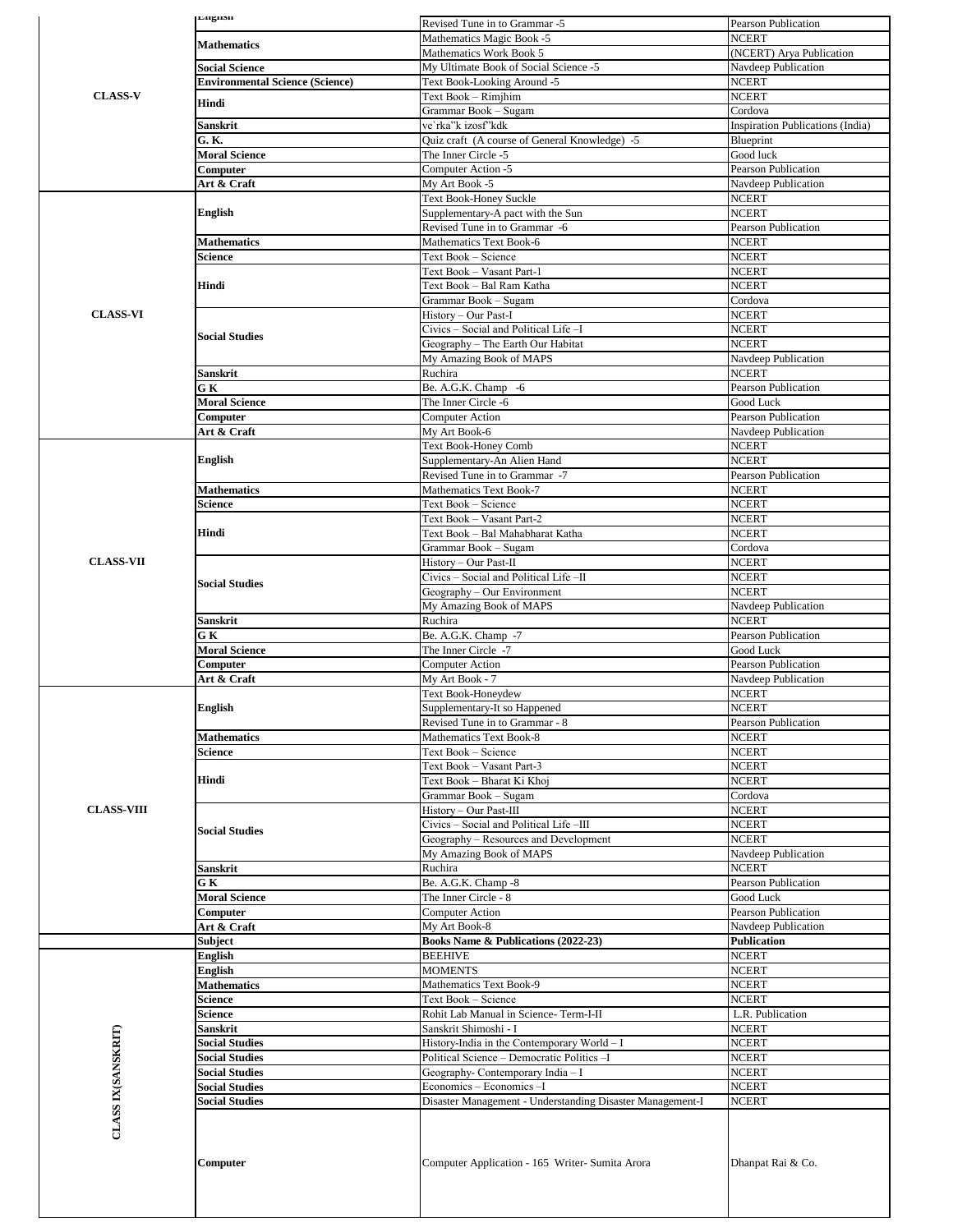|                       | <b>English</b>                                                                                                                                                                                                                                                                                                                                                                                                                                                                                                                                                                                                                                                                                                                                                                                                                                                                                                                                                                                                                                                                                                                                                                                                                                                                                                                                                                                                                                                                                                                                                                                               |                                                                | <b>NCERT</b>                 |
|-----------------------|--------------------------------------------------------------------------------------------------------------------------------------------------------------------------------------------------------------------------------------------------------------------------------------------------------------------------------------------------------------------------------------------------------------------------------------------------------------------------------------------------------------------------------------------------------------------------------------------------------------------------------------------------------------------------------------------------------------------------------------------------------------------------------------------------------------------------------------------------------------------------------------------------------------------------------------------------------------------------------------------------------------------------------------------------------------------------------------------------------------------------------------------------------------------------------------------------------------------------------------------------------------------------------------------------------------------------------------------------------------------------------------------------------------------------------------------------------------------------------------------------------------------------------------------------------------------------------------------------------------|----------------------------------------------------------------|------------------------------|
|                       | <b>English</b>                                                                                                                                                                                                                                                                                                                                                                                                                                                                                                                                                                                                                                                                                                                                                                                                                                                                                                                                                                                                                                                                                                                                                                                                                                                                                                                                                                                                                                                                                                                                                                                               | <b>MOMENTS</b>                                                 | <b>NCERT</b>                 |
|                       | <b>Mathematics</b>                                                                                                                                                                                                                                                                                                                                                                                                                                                                                                                                                                                                                                                                                                                                                                                                                                                                                                                                                                                                                                                                                                                                                                                                                                                                                                                                                                                                                                                                                                                                                                                           | Mathematics Text Book-9                                        | <b>NCERT</b>                 |
|                       | Science                                                                                                                                                                                                                                                                                                                                                                                                                                                                                                                                                                                                                                                                                                                                                                                                                                                                                                                                                                                                                                                                                                                                                                                                                                                                                                                                                                                                                                                                                                                                                                                                      | Text Book - Science                                            | <b>NCERT</b>                 |
|                       | Science                                                                                                                                                                                                                                                                                                                                                                                                                                                                                                                                                                                                                                                                                                                                                                                                                                                                                                                                                                                                                                                                                                                                                                                                                                                                                                                                                                                                                                                                                                                                                                                                      | Rohit Lab Manual in Science-Term-I-II                          | L.R. Publication             |
|                       | Hindi                                                                                                                                                                                                                                                                                                                                                                                                                                                                                                                                                                                                                                                                                                                                                                                                                                                                                                                                                                                                                                                                                                                                                                                                                                                                                                                                                                                                                                                                                                                                                                                                        | Text Book - Kshitij Part-1                                     | <b>NCERT</b>                 |
|                       | Hindi                                                                                                                                                                                                                                                                                                                                                                                                                                                                                                                                                                                                                                                                                                                                                                                                                                                                                                                                                                                                                                                                                                                                                                                                                                                                                                                                                                                                                                                                                                                                                                                                        | Kritika Part-1                                                 | <b>NCERT</b>                 |
|                       | <b>Social Studies</b>                                                                                                                                                                                                                                                                                                                                                                                                                                                                                                                                                                                                                                                                                                                                                                                                                                                                                                                                                                                                                                                                                                                                                                                                                                                                                                                                                                                                                                                                                                                                                                                        | History-India in the Contemporary World $- I$                  | <b>NCERT</b>                 |
|                       | <b>Social Studies</b>                                                                                                                                                                                                                                                                                                                                                                                                                                                                                                                                                                                                                                                                                                                                                                                                                                                                                                                                                                                                                                                                                                                                                                                                                                                                                                                                                                                                                                                                                                                                                                                        | Political Science - Democratic Politics - I                    | <b>NCERT</b>                 |
|                       | <b>Social Studies</b>                                                                                                                                                                                                                                                                                                                                                                                                                                                                                                                                                                                                                                                                                                                                                                                                                                                                                                                                                                                                                                                                                                                                                                                                                                                                                                                                                                                                                                                                                                                                                                                        | Geography- Contemporary India - I                              | <b>NCERT</b>                 |
|                       |                                                                                                                                                                                                                                                                                                                                                                                                                                                                                                                                                                                                                                                                                                                                                                                                                                                                                                                                                                                                                                                                                                                                                                                                                                                                                                                                                                                                                                                                                                                                                                                                              |                                                                | <b>NCERT</b>                 |
|                       |                                                                                                                                                                                                                                                                                                                                                                                                                                                                                                                                                                                                                                                                                                                                                                                                                                                                                                                                                                                                                                                                                                                                                                                                                                                                                                                                                                                                                                                                                                                                                                                                              |                                                                | <b>NCERT</b>                 |
|                       |                                                                                                                                                                                                                                                                                                                                                                                                                                                                                                                                                                                                                                                                                                                                                                                                                                                                                                                                                                                                                                                                                                                                                                                                                                                                                                                                                                                                                                                                                                                                                                                                              |                                                                | Dhanpat Rai & Co.            |
|                       |                                                                                                                                                                                                                                                                                                                                                                                                                                                                                                                                                                                                                                                                                                                                                                                                                                                                                                                                                                                                                                                                                                                                                                                                                                                                                                                                                                                                                                                                                                                                                                                                              |                                                                | <b>NCERT</b>                 |
|                       |                                                                                                                                                                                                                                                                                                                                                                                                                                                                                                                                                                                                                                                                                                                                                                                                                                                                                                                                                                                                                                                                                                                                                                                                                                                                                                                                                                                                                                                                                                                                                                                                              |                                                                | <b>NCERT</b>                 |
|                       |                                                                                                                                                                                                                                                                                                                                                                                                                                                                                                                                                                                                                                                                                                                                                                                                                                                                                                                                                                                                                                                                                                                                                                                                                                                                                                                                                                                                                                                                                                                                                                                                              |                                                                | <b>NCERT</b>                 |
|                       |                                                                                                                                                                                                                                                                                                                                                                                                                                                                                                                                                                                                                                                                                                                                                                                                                                                                                                                                                                                                                                                                                                                                                                                                                                                                                                                                                                                                                                                                                                                                                                                                              |                                                                | <b>NCERT</b>                 |
|                       |                                                                                                                                                                                                                                                                                                                                                                                                                                                                                                                                                                                                                                                                                                                                                                                                                                                                                                                                                                                                                                                                                                                                                                                                                                                                                                                                                                                                                                                                                                                                                                                                              |                                                                | L.R. Publication             |
|                       |                                                                                                                                                                                                                                                                                                                                                                                                                                                                                                                                                                                                                                                                                                                                                                                                                                                                                                                                                                                                                                                                                                                                                                                                                                                                                                                                                                                                                                                                                                                                                                                                              |                                                                | <b>NCERT</b>                 |
|                       |                                                                                                                                                                                                                                                                                                                                                                                                                                                                                                                                                                                                                                                                                                                                                                                                                                                                                                                                                                                                                                                                                                                                                                                                                                                                                                                                                                                                                                                                                                                                                                                                              |                                                                | <b>NCERT</b>                 |
|                       |                                                                                                                                                                                                                                                                                                                                                                                                                                                                                                                                                                                                                                                                                                                                                                                                                                                                                                                                                                                                                                                                                                                                                                                                                                                                                                                                                                                                                                                                                                                                                                                                              |                                                                | <b>NCERT</b>                 |
|                       |                                                                                                                                                                                                                                                                                                                                                                                                                                                                                                                                                                                                                                                                                                                                                                                                                                                                                                                                                                                                                                                                                                                                                                                                                                                                                                                                                                                                                                                                                                                                                                                                              |                                                                | <b>NCERT</b>                 |
|                       |                                                                                                                                                                                                                                                                                                                                                                                                                                                                                                                                                                                                                                                                                                                                                                                                                                                                                                                                                                                                                                                                                                                                                                                                                                                                                                                                                                                                                                                                                                                                                                                                              |                                                                | <b>NCERT</b>                 |
|                       |                                                                                                                                                                                                                                                                                                                                                                                                                                                                                                                                                                                                                                                                                                                                                                                                                                                                                                                                                                                                                                                                                                                                                                                                                                                                                                                                                                                                                                                                                                                                                                                                              |                                                                | <b>NCERT</b>                 |
|                       |                                                                                                                                                                                                                                                                                                                                                                                                                                                                                                                                                                                                                                                                                                                                                                                                                                                                                                                                                                                                                                                                                                                                                                                                                                                                                                                                                                                                                                                                                                                                                                                                              |                                                                |                              |
|                       |                                                                                                                                                                                                                                                                                                                                                                                                                                                                                                                                                                                                                                                                                                                                                                                                                                                                                                                                                                                                                                                                                                                                                                                                                                                                                                                                                                                                                                                                                                                                                                                                              |                                                                | <b>NCERT</b>                 |
|                       |                                                                                                                                                                                                                                                                                                                                                                                                                                                                                                                                                                                                                                                                                                                                                                                                                                                                                                                                                                                                                                                                                                                                                                                                                                                                                                                                                                                                                                                                                                                                                                                                              |                                                                | Dhanpat Rai & Co.            |
|                       | <b>English</b>                                                                                                                                                                                                                                                                                                                                                                                                                                                                                                                                                                                                                                                                                                                                                                                                                                                                                                                                                                                                                                                                                                                                                                                                                                                                                                                                                                                                                                                                                                                                                                                               |                                                                | <b>NCERT</b>                 |
|                       | CLASS IX (HINDI)<br><b>Social Studies</b><br><b>Social Studies</b><br>Computer<br>English<br><b>Mathematics</b><br>Science<br><b>CLASS X(HINDI)</b><br>Science<br>Hindi<br>Hindi<br><b>Social Studies</b><br><b>Social Studies</b><br><b>Social Studies</b><br><b>Social Studies</b><br><b>Social Studies</b><br>Computer<br><b>CLASS X(SANSKRIT)</b><br><b>Mathematics</b><br>Science<br>Science<br>Sanskrit<br><b>Social Studies</b><br><b>Social Studies</b><br><b>Social Studies</b><br><b>Social Studies</b><br><b>Social Studies</b><br>Computer<br>English<br>SQ.<br><b>English</b><br>CLASS XI - Bio<br>Science<br>Science<br>Science<br>Science<br>Science<br>Computer Science (CS)<br>English<br>E<br>English<br><b>Science</b><br>$CLASSXI - Bio$<br><b>Science</b><br>Science<br>Science<br>Science<br><b>Physical Education</b><br><b>Physical Education</b><br>English<br>CLASS XI - Bio-<br>English<br>Science<br>Maths<br>Science<br>Science<br>Science<br>Science<br><b>Mathematics</b><br>English<br>CLASS XI - Maths -<br>English<br><b>Mathematics</b><br>Science<br>S<br>Science<br>Science<br>Science<br>Computer Science (CS)<br>English<br>English<br><b>Mathematics</b><br>Science<br>Science                                                                                                                                                                                                                                                                                                                                                                                       |                                                                | <b>NCERT</b>                 |
|                       |                                                                                                                                                                                                                                                                                                                                                                                                                                                                                                                                                                                                                                                                                                                                                                                                                                                                                                                                                                                                                                                                                                                                                                                                                                                                                                                                                                                                                                                                                                                                                                                                              |                                                                | <b>NCERT</b>                 |
|                       |                                                                                                                                                                                                                                                                                                                                                                                                                                                                                                                                                                                                                                                                                                                                                                                                                                                                                                                                                                                                                                                                                                                                                                                                                                                                                                                                                                                                                                                                                                                                                                                                              | Text Book - Science                                            | <b>NCERT</b>                 |
|                       |                                                                                                                                                                                                                                                                                                                                                                                                                                                                                                                                                                                                                                                                                                                                                                                                                                                                                                                                                                                                                                                                                                                                                                                                                                                                                                                                                                                                                                                                                                                                                                                                              |                                                                | L.R. Publication             |
|                       |                                                                                                                                                                                                                                                                                                                                                                                                                                                                                                                                                                                                                                                                                                                                                                                                                                                                                                                                                                                                                                                                                                                                                                                                                                                                                                                                                                                                                                                                                                                                                                                                              |                                                                | <b>NCERT</b>                 |
|                       |                                                                                                                                                                                                                                                                                                                                                                                                                                                                                                                                                                                                                                                                                                                                                                                                                                                                                                                                                                                                                                                                                                                                                                                                                                                                                                                                                                                                                                                                                                                                                                                                              |                                                                | <b>NCERT</b>                 |
|                       |                                                                                                                                                                                                                                                                                                                                                                                                                                                                                                                                                                                                                                                                                                                                                                                                                                                                                                                                                                                                                                                                                                                                                                                                                                                                                                                                                                                                                                                                                                                                                                                                              | Political Science - Democratic Politics -II                    | <b>NCERT</b>                 |
|                       |                                                                                                                                                                                                                                                                                                                                                                                                                                                                                                                                                                                                                                                                                                                                                                                                                                                                                                                                                                                                                                                                                                                                                                                                                                                                                                                                                                                                                                                                                                                                                                                                              | Geography- Contemporary India - II                             | <b>NCERT</b>                 |
|                       |                                                                                                                                                                                                                                                                                                                                                                                                                                                                                                                                                                                                                                                                                                                                                                                                                                                                                                                                                                                                                                                                                                                                                                                                                                                                                                                                                                                                                                                                                                                                                                                                              | Economics - Economics -II                                      | <b>NCERT</b>                 |
|                       |                                                                                                                                                                                                                                                                                                                                                                                                                                                                                                                                                                                                                                                                                                                                                                                                                                                                                                                                                                                                                                                                                                                                                                                                                                                                                                                                                                                                                                                                                                                                                                                                              | Disaster Management - Understanding Disaster Management-II     | <b>NCERT</b>                 |
|                       |                                                                                                                                                                                                                                                                                                                                                                                                                                                                                                                                                                                                                                                                                                                                                                                                                                                                                                                                                                                                                                                                                                                                                                                                                                                                                                                                                                                                                                                                                                                                                                                                              | Computer Application - 165 Writer-Sumita Arora                 | Dhanpat Rai & Co.            |
|                       |                                                                                                                                                                                                                                                                                                                                                                                                                                                                                                                                                                                                                                                                                                                                                                                                                                                                                                                                                                                                                                                                                                                                                                                                                                                                                                                                                                                                                                                                                                                                                                                                              | Hornbill - English Core                                        | <b>NCERT</b>                 |
|                       |                                                                                                                                                                                                                                                                                                                                                                                                                                                                                                                                                                                                                                                                                                                                                                                                                                                                                                                                                                                                                                                                                                                                                                                                                                                                                                                                                                                                                                                                                                                                                                                                              |                                                                | <b>NCERT</b>                 |
|                       |                                                                                                                                                                                                                                                                                                                                                                                                                                                                                                                                                                                                                                                                                                                                                                                                                                                                                                                                                                                                                                                                                                                                                                                                                                                                                                                                                                                                                                                                                                                                                                                                              |                                                                | <b>NCERT</b>                 |
|                       |                                                                                                                                                                                                                                                                                                                                                                                                                                                                                                                                                                                                                                                                                                                                                                                                                                                                                                                                                                                                                                                                                                                                                                                                                                                                                                                                                                                                                                                                                                                                                                                                              |                                                                | <b>NCERT</b>                 |
|                       |                                                                                                                                                                                                                                                                                                                                                                                                                                                                                                                                                                                                                                                                                                                                                                                                                                                                                                                                                                                                                                                                                                                                                                                                                                                                                                                                                                                                                                                                                                                                                                                                              |                                                                | <b>NCERT</b>                 |
|                       |                                                                                                                                                                                                                                                                                                                                                                                                                                                                                                                                                                                                                                                                                                                                                                                                                                                                                                                                                                                                                                                                                                                                                                                                                                                                                                                                                                                                                                                                                                                                                                                                              |                                                                | <b>NCERT</b>                 |
|                       |                                                                                                                                                                                                                                                                                                                                                                                                                                                                                                                                                                                                                                                                                                                                                                                                                                                                                                                                                                                                                                                                                                                                                                                                                                                                                                                                                                                                                                                                                                                                                                                                              |                                                                | <b>NCERT</b>                 |
|                       |                                                                                                                                                                                                                                                                                                                                                                                                                                                                                                                                                                                                                                                                                                                                                                                                                                                                                                                                                                                                                                                                                                                                                                                                                                                                                                                                                                                                                                                                                                                                                                                                              |                                                                | Dhanpat Rai & Co.            |
|                       |                                                                                                                                                                                                                                                                                                                                                                                                                                                                                                                                                                                                                                                                                                                                                                                                                                                                                                                                                                                                                                                                                                                                                                                                                                                                                                                                                                                                                                                                                                                                                                                                              |                                                                | <b>NCERT</b>                 |
|                       |                                                                                                                                                                                                                                                                                                                                                                                                                                                                                                                                                                                                                                                                                                                                                                                                                                                                                                                                                                                                                                                                                                                                                                                                                                                                                                                                                                                                                                                                                                                                                                                                              |                                                                | <b>NCERT</b>                 |
|                       |                                                                                                                                                                                                                                                                                                                                                                                                                                                                                                                                                                                                                                                                                                                                                                                                                                                                                                                                                                                                                                                                                                                                                                                                                                                                                                                                                                                                                                                                                                                                                                                                              |                                                                | <b>NCERT</b>                 |
|                       |                                                                                                                                                                                                                                                                                                                                                                                                                                                                                                                                                                                                                                                                                                                                                                                                                                                                                                                                                                                                                                                                                                                                                                                                                                                                                                                                                                                                                                                                                                                                                                                                              |                                                                | <b>NCERT</b>                 |
|                       |                                                                                                                                                                                                                                                                                                                                                                                                                                                                                                                                                                                                                                                                                                                                                                                                                                                                                                                                                                                                                                                                                                                                                                                                                                                                                                                                                                                                                                                                                                                                                                                                              |                                                                |                              |
|                       |                                                                                                                                                                                                                                                                                                                                                                                                                                                                                                                                                                                                                                                                                                                                                                                                                                                                                                                                                                                                                                                                                                                                                                                                                                                                                                                                                                                                                                                                                                                                                                                                              |                                                                |                              |
|                       |                                                                                                                                                                                                                                                                                                                                                                                                                                                                                                                                                                                                                                                                                                                                                                                                                                                                                                                                                                                                                                                                                                                                                                                                                                                                                                                                                                                                                                                                                                                                                                                                              |                                                                | <b>NCERT</b>                 |
|                       |                                                                                                                                                                                                                                                                                                                                                                                                                                                                                                                                                                                                                                                                                                                                                                                                                                                                                                                                                                                                                                                                                                                                                                                                                                                                                                                                                                                                                                                                                                                                                                                                              | Physics-Part-1                                                 | <b>NCERT</b>                 |
|                       | Economics - Economics - I<br>Disaster Management - Understanding Disaster Management-I<br>Computer Application - 165 Writer-Sumita Arora<br><b>FIRST FLIGHT</b><br><b>FOOT PRINT</b><br><b>Mathematics Text Book-10</b><br>Text Book - Science<br>Rohit Lab Manual in Science-Term-I-II<br>Text Book - Kshitij Part-2<br>Kritika Part-2<br>History-India in the Contemporary World - II<br>Political Science - Democratic Politics -II<br>Geography-Contemporary India - II<br>Economics - Economics -II<br>Disaster Management - Understanding Disaster Management-II<br>Computer Application - 165 Writer- Sumita Arora<br>FIRST FLIGHT<br><b>FOOT PRINT</b><br>Mathematics Text Book-10<br>Rohit Lab Manual in Science-Term-I-II<br>Sanskrit Shimoshi - II<br>History-India in the Contemporary World - II<br>Snap Shots<br>Biology<br>Chemistry-Part-1<br>Chemistry-Part-2<br>Physics-Part-1<br>Physics-Part-2<br>Python New - 083 - Sumita Arora<br>Hornbill - English Core<br>Snap Shots<br>Biology<br>Chemistry-Part-1<br>Chemistry-Part-2<br>Physics-Part-2<br>Mainstreaming Health & Physical Education Activity Record Book<br>Health & Physical Education<br>Hornbill – English Core<br>Snap Shots<br>Biology<br>Chemistry-Part-1<br>Chemistry-Part-2<br>Physics-Part-1<br>Physics-Part-2<br>Mathematics<br>Hornbill – English Core<br>Snap Shots<br>Mathematics<br>Chemistry-Part-1<br>Chemistry-Part-2<br>Physics-Part-1<br>Physics-Part-2<br>Python New - 083 - Sumita Arora<br>Hornbill – English Core<br>Snap Shots<br>Mathematics<br>Chemistry-Part-1<br>Chemistry-Part-2<br>Physics-Part-1 | <b>NCERT</b>                                                   |                              |
|                       |                                                                                                                                                                                                                                                                                                                                                                                                                                                                                                                                                                                                                                                                                                                                                                                                                                                                                                                                                                                                                                                                                                                                                                                                                                                                                                                                                                                                                                                                                                                                                                                                              |                                                                | <b>Full Circle Education</b> |
|                       |                                                                                                                                                                                                                                                                                                                                                                                                                                                                                                                                                                                                                                                                                                                                                                                                                                                                                                                                                                                                                                                                                                                                                                                                                                                                                                                                                                                                                                                                                                                                                                                                              |                                                                | Soni Publication             |
|                       |                                                                                                                                                                                                                                                                                                                                                                                                                                                                                                                                                                                                                                                                                                                                                                                                                                                                                                                                                                                                                                                                                                                                                                                                                                                                                                                                                                                                                                                                                                                                                                                                              |                                                                | <b>NCERT</b>                 |
|                       |                                                                                                                                                                                                                                                                                                                                                                                                                                                                                                                                                                                                                                                                                                                                                                                                                                                                                                                                                                                                                                                                                                                                                                                                                                                                                                                                                                                                                                                                                                                                                                                                              | <b>BEEHIVE</b>                                                 | <b>NCERT</b>                 |
|                       |                                                                                                                                                                                                                                                                                                                                                                                                                                                                                                                                                                                                                                                                                                                                                                                                                                                                                                                                                                                                                                                                                                                                                                                                                                                                                                                                                                                                                                                                                                                                                                                                              |                                                                | <b>NCERT</b>                 |
|                       |                                                                                                                                                                                                                                                                                                                                                                                                                                                                                                                                                                                                                                                                                                                                                                                                                                                                                                                                                                                                                                                                                                                                                                                                                                                                                                                                                                                                                                                                                                                                                                                                              |                                                                | <b>NCERT</b>                 |
|                       |                                                                                                                                                                                                                                                                                                                                                                                                                                                                                                                                                                                                                                                                                                                                                                                                                                                                                                                                                                                                                                                                                                                                                                                                                                                                                                                                                                                                                                                                                                                                                                                                              |                                                                | <b>NCERT</b>                 |
|                       |                                                                                                                                                                                                                                                                                                                                                                                                                                                                                                                                                                                                                                                                                                                                                                                                                                                                                                                                                                                                                                                                                                                                                                                                                                                                                                                                                                                                                                                                                                                                                                                                              |                                                                | <b>NCERT</b>                 |
|                       |                                                                                                                                                                                                                                                                                                                                                                                                                                                                                                                                                                                                                                                                                                                                                                                                                                                                                                                                                                                                                                                                                                                                                                                                                                                                                                                                                                                                                                                                                                                                                                                                              |                                                                | <b>NCERT</b>                 |
|                       |                                                                                                                                                                                                                                                                                                                                                                                                                                                                                                                                                                                                                                                                                                                                                                                                                                                                                                                                                                                                                                                                                                                                                                                                                                                                                                                                                                                                                                                                                                                                                                                                              |                                                                | <b>NCERT</b>                 |
|                       |                                                                                                                                                                                                                                                                                                                                                                                                                                                                                                                                                                                                                                                                                                                                                                                                                                                                                                                                                                                                                                                                                                                                                                                                                                                                                                                                                                                                                                                                                                                                                                                                              |                                                                | <b>NCERT</b>                 |
|                       |                                                                                                                                                                                                                                                                                                                                                                                                                                                                                                                                                                                                                                                                                                                                                                                                                                                                                                                                                                                                                                                                                                                                                                                                                                                                                                                                                                                                                                                                                                                                                                                                              |                                                                | <b>NCERT</b>                 |
|                       |                                                                                                                                                                                                                                                                                                                                                                                                                                                                                                                                                                                                                                                                                                                                                                                                                                                                                                                                                                                                                                                                                                                                                                                                                                                                                                                                                                                                                                                                                                                                                                                                              |                                                                | <b>NCERT</b>                 |
|                       |                                                                                                                                                                                                                                                                                                                                                                                                                                                                                                                                                                                                                                                                                                                                                                                                                                                                                                                                                                                                                                                                                                                                                                                                                                                                                                                                                                                                                                                                                                                                                                                                              |                                                                | <b>NCERT</b>                 |
|                       |                                                                                                                                                                                                                                                                                                                                                                                                                                                                                                                                                                                                                                                                                                                                                                                                                                                                                                                                                                                                                                                                                                                                                                                                                                                                                                                                                                                                                                                                                                                                                                                                              |                                                                | <b>NCERT</b>                 |
|                       |                                                                                                                                                                                                                                                                                                                                                                                                                                                                                                                                                                                                                                                                                                                                                                                                                                                                                                                                                                                                                                                                                                                                                                                                                                                                                                                                                                                                                                                                                                                                                                                                              |                                                                | <b>NCERT</b>                 |
|                       |                                                                                                                                                                                                                                                                                                                                                                                                                                                                                                                                                                                                                                                                                                                                                                                                                                                                                                                                                                                                                                                                                                                                                                                                                                                                                                                                                                                                                                                                                                                                                                                                              |                                                                | <b>NCERT</b>                 |
|                       |                                                                                                                                                                                                                                                                                                                                                                                                                                                                                                                                                                                                                                                                                                                                                                                                                                                                                                                                                                                                                                                                                                                                                                                                                                                                                                                                                                                                                                                                                                                                                                                                              |                                                                | Dhanpat Rai & Co.            |
|                       |                                                                                                                                                                                                                                                                                                                                                                                                                                                                                                                                                                                                                                                                                                                                                                                                                                                                                                                                                                                                                                                                                                                                                                                                                                                                                                                                                                                                                                                                                                                                                                                                              |                                                                | <b>NCERT</b>                 |
|                       |                                                                                                                                                                                                                                                                                                                                                                                                                                                                                                                                                                                                                                                                                                                                                                                                                                                                                                                                                                                                                                                                                                                                                                                                                                                                                                                                                                                                                                                                                                                                                                                                              |                                                                | <b>NCERT</b>                 |
|                       |                                                                                                                                                                                                                                                                                                                                                                                                                                                                                                                                                                                                                                                                                                                                                                                                                                                                                                                                                                                                                                                                                                                                                                                                                                                                                                                                                                                                                                                                                                                                                                                                              |                                                                | <b>NCERT</b>                 |
|                       |                                                                                                                                                                                                                                                                                                                                                                                                                                                                                                                                                                                                                                                                                                                                                                                                                                                                                                                                                                                                                                                                                                                                                                                                                                                                                                                                                                                                                                                                                                                                                                                                              |                                                                | <b>NCERT</b>                 |
|                       |                                                                                                                                                                                                                                                                                                                                                                                                                                                                                                                                                                                                                                                                                                                                                                                                                                                                                                                                                                                                                                                                                                                                                                                                                                                                                                                                                                                                                                                                                                                                                                                                              |                                                                | <b>NCERT</b>                 |
|                       | Science                                                                                                                                                                                                                                                                                                                                                                                                                                                                                                                                                                                                                                                                                                                                                                                                                                                                                                                                                                                                                                                                                                                                                                                                                                                                                                                                                                                                                                                                                                                                                                                                      |                                                                | <b>NCERT</b>                 |
|                       | Science                                                                                                                                                                                                                                                                                                                                                                                                                                                                                                                                                                                                                                                                                                                                                                                                                                                                                                                                                                                                                                                                                                                                                                                                                                                                                                                                                                                                                                                                                                                                                                                                      | Physics-Part-2                                                 | <b>NCERT</b>                 |
|                       | <b>Physical Education</b>                                                                                                                                                                                                                                                                                                                                                                                                                                                                                                                                                                                                                                                                                                                                                                                                                                                                                                                                                                                                                                                                                                                                                                                                                                                                                                                                                                                                                                                                                                                                                                                    | Mainstreaming Health & Physical Education Activity Record Book | <b>Full Circle Education</b> |
|                       |                                                                                                                                                                                                                                                                                                                                                                                                                                                                                                                                                                                                                                                                                                                                                                                                                                                                                                                                                                                                                                                                                                                                                                                                                                                                                                                                                                                                                                                                                                                                                                                                              |                                                                |                              |
| CLASS XI - Maths - PE | <b>Physical Education</b>                                                                                                                                                                                                                                                                                                                                                                                                                                                                                                                                                                                                                                                                                                                                                                                                                                                                                                                                                                                                                                                                                                                                                                                                                                                                                                                                                                                                                                                                                                                                                                                    | Health & Physical Education                                    | Soni Publication             |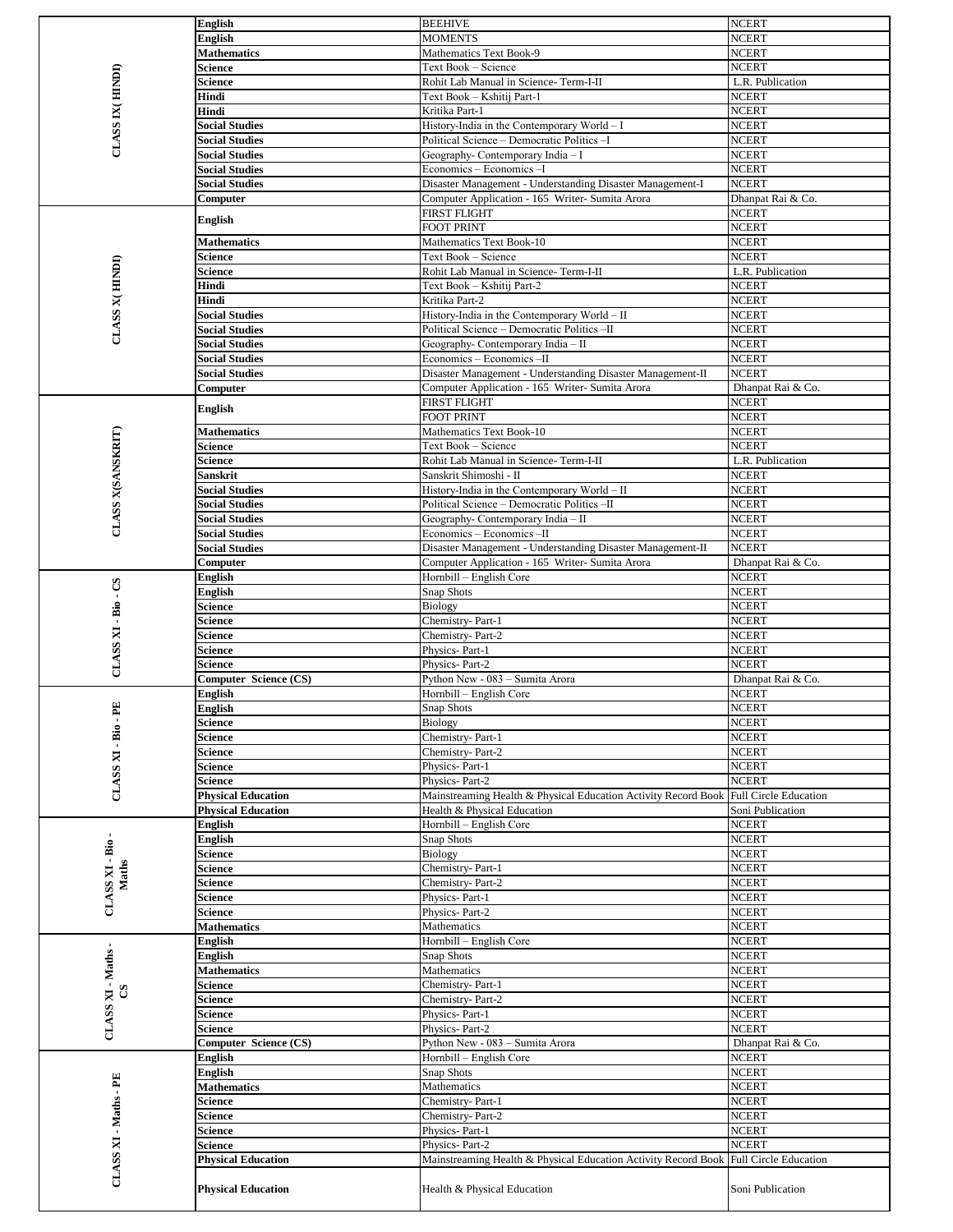|                                                                                                                                                                                                                                                                                                                                                                                                                                                                                                                                                                                                                                                                                                                                                                                                                                                                                                                                              |                                                                                                   |                                                                                                                                                                                                                                                                                                                                                                                                                                                                                                                                                                                                                                                                                                                                                                                                                                                                                                                                                                                                                                                                                                                                                                                                                                                                                                                                                                                                                                                                                                                                                                                                                                                               | <b>NCERT</b>                 |
|----------------------------------------------------------------------------------------------------------------------------------------------------------------------------------------------------------------------------------------------------------------------------------------------------------------------------------------------------------------------------------------------------------------------------------------------------------------------------------------------------------------------------------------------------------------------------------------------------------------------------------------------------------------------------------------------------------------------------------------------------------------------------------------------------------------------------------------------------------------------------------------------------------------------------------------------|---------------------------------------------------------------------------------------------------|---------------------------------------------------------------------------------------------------------------------------------------------------------------------------------------------------------------------------------------------------------------------------------------------------------------------------------------------------------------------------------------------------------------------------------------------------------------------------------------------------------------------------------------------------------------------------------------------------------------------------------------------------------------------------------------------------------------------------------------------------------------------------------------------------------------------------------------------------------------------------------------------------------------------------------------------------------------------------------------------------------------------------------------------------------------------------------------------------------------------------------------------------------------------------------------------------------------------------------------------------------------------------------------------------------------------------------------------------------------------------------------------------------------------------------------------------------------------------------------------------------------------------------------------------------------------------------------------------------------------------------------------------------------|------------------------------|
| 白                                                                                                                                                                                                                                                                                                                                                                                                                                                                                                                                                                                                                                                                                                                                                                                                                                                                                                                                            | <b>English</b>                                                                                    | Snap Shots                                                                                                                                                                                                                                                                                                                                                                                                                                                                                                                                                                                                                                                                                                                                                                                                                                                                                                                                                                                                                                                                                                                                                                                                                                                                                                                                                                                                                                                                                                                                                                                                                                                    | <b>NCERT</b>                 |
|                                                                                                                                                                                                                                                                                                                                                                                                                                                                                                                                                                                                                                                                                                                                                                                                                                                                                                                                              | <b>Accountancy</b>                                                                                | Accounts-Part-1                                                                                                                                                                                                                                                                                                                                                                                                                                                                                                                                                                                                                                                                                                                                                                                                                                                                                                                                                                                                                                                                                                                                                                                                                                                                                                                                                                                                                                                                                                                                                                                                                                               | <b>NCERT</b>                 |
|                                                                                                                                                                                                                                                                                                                                                                                                                                                                                                                                                                                                                                                                                                                                                                                                                                                                                                                                              | Accountancy                                                                                       | <b>Accounts-Part-2</b>                                                                                                                                                                                                                                                                                                                                                                                                                                                                                                                                                                                                                                                                                                                                                                                                                                                                                                                                                                                                                                                                                                                                                                                                                                                                                                                                                                                                                                                                                                                                                                                                                                        | <b>NCERT</b>                 |
|                                                                                                                                                                                                                                                                                                                                                                                                                                                                                                                                                                                                                                                                                                                                                                                                                                                                                                                                              |                                                                                                   |                                                                                                                                                                                                                                                                                                                                                                                                                                                                                                                                                                                                                                                                                                                                                                                                                                                                                                                                                                                                                                                                                                                                                                                                                                                                                                                                                                                                                                                                                                                                                                                                                                                               | S Chand                      |
|                                                                                                                                                                                                                                                                                                                                                                                                                                                                                                                                                                                                                                                                                                                                                                                                                                                                                                                                              |                                                                                                   |                                                                                                                                                                                                                                                                                                                                                                                                                                                                                                                                                                                                                                                                                                                                                                                                                                                                                                                                                                                                                                                                                                                                                                                                                                                                                                                                                                                                                                                                                                                                                                                                                                                               | <b>NCERT</b>                 |
|                                                                                                                                                                                                                                                                                                                                                                                                                                                                                                                                                                                                                                                                                                                                                                                                                                                                                                                                              |                                                                                                   |                                                                                                                                                                                                                                                                                                                                                                                                                                                                                                                                                                                                                                                                                                                                                                                                                                                                                                                                                                                                                                                                                                                                                                                                                                                                                                                                                                                                                                                                                                                                                                                                                                                               | <b>NCERT</b>                 |
|                                                                                                                                                                                                                                                                                                                                                                                                                                                                                                                                                                                                                                                                                                                                                                                                                                                                                                                                              |                                                                                                   |                                                                                                                                                                                                                                                                                                                                                                                                                                                                                                                                                                                                                                                                                                                                                                                                                                                                                                                                                                                                                                                                                                                                                                                                                                                                                                                                                                                                                                                                                                                                                                                                                                                               | <b>NCERT</b>                 |
|                                                                                                                                                                                                                                                                                                                                                                                                                                                                                                                                                                                                                                                                                                                                                                                                                                                                                                                                              |                                                                                                   |                                                                                                                                                                                                                                                                                                                                                                                                                                                                                                                                                                                                                                                                                                                                                                                                                                                                                                                                                                                                                                                                                                                                                                                                                                                                                                                                                                                                                                                                                                                                                                                                                                                               | Dhanpat Rai & Co.            |
|                                                                                                                                                                                                                                                                                                                                                                                                                                                                                                                                                                                                                                                                                                                                                                                                                                                                                                                                              |                                                                                                   |                                                                                                                                                                                                                                                                                                                                                                                                                                                                                                                                                                                                                                                                                                                                                                                                                                                                                                                                                                                                                                                                                                                                                                                                                                                                                                                                                                                                                                                                                                                                                                                                                                                               |                              |
|                                                                                                                                                                                                                                                                                                                                                                                                                                                                                                                                                                                                                                                                                                                                                                                                                                                                                                                                              |                                                                                                   |                                                                                                                                                                                                                                                                                                                                                                                                                                                                                                                                                                                                                                                                                                                                                                                                                                                                                                                                                                                                                                                                                                                                                                                                                                                                                                                                                                                                                                                                                                                                                                                                                                                               | <b>NCERT</b>                 |
|                                                                                                                                                                                                                                                                                                                                                                                                                                                                                                                                                                                                                                                                                                                                                                                                                                                                                                                                              |                                                                                                   |                                                                                                                                                                                                                                                                                                                                                                                                                                                                                                                                                                                                                                                                                                                                                                                                                                                                                                                                                                                                                                                                                                                                                                                                                                                                                                                                                                                                                                                                                                                                                                                                                                                               | <b>NCERT</b>                 |
|                                                                                                                                                                                                                                                                                                                                                                                                                                                                                                                                                                                                                                                                                                                                                                                                                                                                                                                                              |                                                                                                   |                                                                                                                                                                                                                                                                                                                                                                                                                                                                                                                                                                                                                                                                                                                                                                                                                                                                                                                                                                                                                                                                                                                                                                                                                                                                                                                                                                                                                                                                                                                                                                                                                                                               | <b>NCERT</b>                 |
|                                                                                                                                                                                                                                                                                                                                                                                                                                                                                                                                                                                                                                                                                                                                                                                                                                                                                                                                              |                                                                                                   |                                                                                                                                                                                                                                                                                                                                                                                                                                                                                                                                                                                                                                                                                                                                                                                                                                                                                                                                                                                                                                                                                                                                                                                                                                                                                                                                                                                                                                                                                                                                                                                                                                                               | <b>NCERT</b>                 |
|                                                                                                                                                                                                                                                                                                                                                                                                                                                                                                                                                                                                                                                                                                                                                                                                                                                                                                                                              | Accountancy                                                                                       |                                                                                                                                                                                                                                                                                                                                                                                                                                                                                                                                                                                                                                                                                                                                                                                                                                                                                                                                                                                                                                                                                                                                                                                                                                                                                                                                                                                                                                                                                                                                                                                                                                                               | S Chand                      |
|                                                                                                                                                                                                                                                                                                                                                                                                                                                                                                                                                                                                                                                                                                                                                                                                                                                                                                                                              | <b>Business Studies</b>                                                                           |                                                                                                                                                                                                                                                                                                                                                                                                                                                                                                                                                                                                                                                                                                                                                                                                                                                                                                                                                                                                                                                                                                                                                                                                                                                                                                                                                                                                                                                                                                                                                                                                                                                               | <b>NCERT</b>                 |
|                                                                                                                                                                                                                                                                                                                                                                                                                                                                                                                                                                                                                                                                                                                                                                                                                                                                                                                                              | <b>Economics</b>                                                                                  | Eco-Statistics                                                                                                                                                                                                                                                                                                                                                                                                                                                                                                                                                                                                                                                                                                                                                                                                                                                                                                                                                                                                                                                                                                                                                                                                                                                                                                                                                                                                                                                                                                                                                                                                                                                | <b>NCERT</b>                 |
|                                                                                                                                                                                                                                                                                                                                                                                                                                                                                                                                                                                                                                                                                                                                                                                                                                                                                                                                              | <b>Economics</b>                                                                                  | Micro Economics                                                                                                                                                                                                                                                                                                                                                                                                                                                                                                                                                                                                                                                                                                                                                                                                                                                                                                                                                                                                                                                                                                                                                                                                                                                                                                                                                                                                                                                                                                                                                                                                                                               | <b>NCERT</b>                 |
|                                                                                                                                                                                                                                                                                                                                                                                                                                                                                                                                                                                                                                                                                                                                                                                                                                                                                                                                              |                                                                                                   |                                                                                                                                                                                                                                                                                                                                                                                                                                                                                                                                                                                                                                                                                                                                                                                                                                                                                                                                                                                                                                                                                                                                                                                                                                                                                                                                                                                                                                                                                                                                                                                                                                                               | <b>Full Circle Education</b> |
|                                                                                                                                                                                                                                                                                                                                                                                                                                                                                                                                                                                                                                                                                                                                                                                                                                                                                                                                              |                                                                                                   |                                                                                                                                                                                                                                                                                                                                                                                                                                                                                                                                                                                                                                                                                                                                                                                                                                                                                                                                                                                                                                                                                                                                                                                                                                                                                                                                                                                                                                                                                                                                                                                                                                                               | Soni Publication             |
|                                                                                                                                                                                                                                                                                                                                                                                                                                                                                                                                                                                                                                                                                                                                                                                                                                                                                                                                              |                                                                                                   |                                                                                                                                                                                                                                                                                                                                                                                                                                                                                                                                                                                                                                                                                                                                                                                                                                                                                                                                                                                                                                                                                                                                                                                                                                                                                                                                                                                                                                                                                                                                                                                                                                                               | <b>NCERT</b>                 |
|                                                                                                                                                                                                                                                                                                                                                                                                                                                                                                                                                                                                                                                                                                                                                                                                                                                                                                                                              |                                                                                                   |                                                                                                                                                                                                                                                                                                                                                                                                                                                                                                                                                                                                                                                                                                                                                                                                                                                                                                                                                                                                                                                                                                                                                                                                                                                                                                                                                                                                                                                                                                                                                                                                                                                               | <b>NCERT</b>                 |
|                                                                                                                                                                                                                                                                                                                                                                                                                                                                                                                                                                                                                                                                                                                                                                                                                                                                                                                                              |                                                                                                   |                                                                                                                                                                                                                                                                                                                                                                                                                                                                                                                                                                                                                                                                                                                                                                                                                                                                                                                                                                                                                                                                                                                                                                                                                                                                                                                                                                                                                                                                                                                                                                                                                                                               | <b>NCERT</b>                 |
| $^{+}$<br>English<br>CLASS XI - Commerce<br><b>English</b><br>Maths<br>English<br><b>English</b><br>Science<br>පී<br>Science<br>$\overline{B}$ io<br>Science<br>Science<br><b>CLASS XII</b><br>Science<br>Science<br>Science<br>Science<br>Science<br><b>English</b><br><b>English</b><br>Science<br>Science<br>Science<br>Science                                                                                                                                                                                                                                                                                                                                                                                                                                                                                                                                                                                                           |                                                                                                   |                                                                                                                                                                                                                                                                                                                                                                                                                                                                                                                                                                                                                                                                                                                                                                                                                                                                                                                                                                                                                                                                                                                                                                                                                                                                                                                                                                                                                                                                                                                                                                                                                                                               |                              |
|                                                                                                                                                                                                                                                                                                                                                                                                                                                                                                                                                                                                                                                                                                                                                                                                                                                                                                                                              |                                                                                                   | Hornbill – English Core<br>T S Grewal Vol - I<br><b>Business Studies</b><br>Eco-Statistics<br>Micro Economics<br>Python New -065 - Sumita Arora<br>Hornbill – English Core<br>Snap Shots<br>Accounts-Part-1<br><b>Accounts-Part-2</b><br>T S Grewal Vol - I<br><b>Business Studies</b><br>Health & Physical Education<br>Hornbill - English Core<br>Snap Shots<br>Mathematics<br>Accounts-Part-1<br><b>Accounts-Part-2</b><br>T S Grewal Vol - I<br><b>Business Studies</b><br>Eco-Statistics<br>Micro Economics<br>FLAMMINGO<br><b>VISTAS</b><br>Biology<br><b>Biology Lab Manual</b><br>Chemistry-Part-1<br>Chemistry-Part-2<br>Chemistry- Lab Manual<br>Physics-Part-1<br>Physics-Part-2<br>Physics- Lab Manual<br>Comprehensive practical book (Vol I-II)<br>Python New - 083 - Sumita Arora<br><b>FLAMMINGO</b><br><b>VISTAS</b><br><b>Biology</b><br><b>Biology Lab Manual</b><br>Chemistry-Part-1<br>Chemistry-Part-2<br>Chemistry- Lab Manual<br>Physics-Part-1<br>Physics-Part-2<br>Physics- Lab Manual<br><b>NCERT Part I</b><br><b>NCERT Part II</b><br>Comprehensive practical book (Vol I-II)<br><b>FLAMMINGO</b><br><b>VISTAS</b><br>Biology<br><b>Biology Lab Manual</b><br>Chemistry-Part-1<br>Chemistry-Part-2<br>Chemistry- Lab Manual<br>Physics-Part-1<br>Physics-Part-2<br>Physics- Lab Manual<br>Comprehensive practical book (Vol I-II)<br>Health & Physical Education New Edition<br><b>FLAMMINGO</b><br><b>VISTAS</b><br>NCERT Part I<br><b>NCERT Part II</b><br>Chemistry-Part-1<br>Chemistry-Part-2<br>Chemistry- Lab Manual<br>Physics-Part-1<br>Physics-Part-2<br>Physics- Lab Manual<br>Comprehensive practical book (Vol I-II) | <b>NCERT</b>                 |
|                                                                                                                                                                                                                                                                                                                                                                                                                                                                                                                                                                                                                                                                                                                                                                                                                                                                                                                                              |                                                                                                   |                                                                                                                                                                                                                                                                                                                                                                                                                                                                                                                                                                                                                                                                                                                                                                                                                                                                                                                                                                                                                                                                                                                                                                                                                                                                                                                                                                                                                                                                                                                                                                                                                                                               | <b>NCERT</b>                 |
| Accountancy<br><b>CLASS XI</b><br><b>Business Studies</b><br><b>Economics</b><br><b>Economics</b><br><b>Information Practice (IP)</b><br>$-PE$<br><b>English</b><br><b>English</b><br>CLASS XI - Commerce<br><b>Accountancy</b><br>Accountancy<br><b>Physical Education</b><br><b>Physical Education</b><br><b>Mathematics</b><br>Accountancy<br>Accountancy<br>Accountancy<br><b>Business Studies</b><br><b>Economics</b><br><b>Economics</b><br>Computer Science (CS)<br>- Bio -Maths<br>Science<br>$\mathbf{H}$<br><b>Science</b><br>CLASS<br><b>Science</b><br>Science<br><b>Mathematics</b><br><b>Mathematics</b><br>Science<br>English<br><b>English</b><br>Science<br>FE.<br>Science<br>- Bio<br>Science<br>Science<br><b>CLASS XII</b><br>Science<br>Science<br>Science<br>Science<br>Science<br><b>Physical Education</b><br><b>English</b><br>English<br><b>Mathematics</b><br><b>Mathematics</b><br>Science<br>Science<br>Science |                                                                                                   |                                                                                                                                                                                                                                                                                                                                                                                                                                                                                                                                                                                                                                                                                                                                                                                                                                                                                                                                                                                                                                                                                                                                                                                                                                                                                                                                                                                                                                                                                                                                                                                                                                                               | S Chand                      |
|                                                                                                                                                                                                                                                                                                                                                                                                                                                                                                                                                                                                                                                                                                                                                                                                                                                                                                                                              |                                                                                                   |                                                                                                                                                                                                                                                                                                                                                                                                                                                                                                                                                                                                                                                                                                                                                                                                                                                                                                                                                                                                                                                                                                                                                                                                                                                                                                                                                                                                                                                                                                                                                                                                                                                               | <b>NCERT</b>                 |
|                                                                                                                                                                                                                                                                                                                                                                                                                                                                                                                                                                                                                                                                                                                                                                                                                                                                                                                                              |                                                                                                   | Mainstreaming Health & Physical Education Activity Record Book<br>Python New - 083 - Sumita Arora                                                                                                                                                                                                                                                                                                                                                                                                                                                                                                                                                                                                                                                                                                                                                                                                                                                                                                                                                                                                                                                                                                                                                                                                                                                                                                                                                                                                                                                                                                                                                             | <b>NCERT</b>                 |
|                                                                                                                                                                                                                                                                                                                                                                                                                                                                                                                                                                                                                                                                                                                                                                                                                                                                                                                                              |                                                                                                   |                                                                                                                                                                                                                                                                                                                                                                                                                                                                                                                                                                                                                                                                                                                                                                                                                                                                                                                                                                                                                                                                                                                                                                                                                                                                                                                                                                                                                                                                                                                                                                                                                                                               | <b>NCERT</b>                 |
|                                                                                                                                                                                                                                                                                                                                                                                                                                                                                                                                                                                                                                                                                                                                                                                                                                                                                                                                              |                                                                                                   |                                                                                                                                                                                                                                                                                                                                                                                                                                                                                                                                                                                                                                                                                                                                                                                                                                                                                                                                                                                                                                                                                                                                                                                                                                                                                                                                                                                                                                                                                                                                                                                                                                                               | <b>NCERT</b>                 |
|                                                                                                                                                                                                                                                                                                                                                                                                                                                                                                                                                                                                                                                                                                                                                                                                                                                                                                                                              |                                                                                                   |                                                                                                                                                                                                                                                                                                                                                                                                                                                                                                                                                                                                                                                                                                                                                                                                                                                                                                                                                                                                                                                                                                                                                                                                                                                                                                                                                                                                                                                                                                                                                                                                                                                               | <b>NCERT</b>                 |
|                                                                                                                                                                                                                                                                                                                                                                                                                                                                                                                                                                                                                                                                                                                                                                                                                                                                                                                                              |                                                                                                   |                                                                                                                                                                                                                                                                                                                                                                                                                                                                                                                                                                                                                                                                                                                                                                                                                                                                                                                                                                                                                                                                                                                                                                                                                                                                                                                                                                                                                                                                                                                                                                                                                                                               | <b>NCERT</b>                 |
|                                                                                                                                                                                                                                                                                                                                                                                                                                                                                                                                                                                                                                                                                                                                                                                                                                                                                                                                              | <b>English</b><br>-Commerce<br>CLASS XII - Maths - CS<br>Science<br>Science<br>Science<br>Science |                                                                                                                                                                                                                                                                                                                                                                                                                                                                                                                                                                                                                                                                                                                                                                                                                                                                                                                                                                                                                                                                                                                                                                                                                                                                                                                                                                                                                                                                                                                                                                                                                                                               | <b>NCERT</b>                 |
|                                                                                                                                                                                                                                                                                                                                                                                                                                                                                                                                                                                                                                                                                                                                                                                                                                                                                                                                              |                                                                                                   | <b>NCERT</b>                                                                                                                                                                                                                                                                                                                                                                                                                                                                                                                                                                                                                                                                                                                                                                                                                                                                                                                                                                                                                                                                                                                                                                                                                                                                                                                                                                                                                                                                                                                                                                                                                                                  |                              |
|                                                                                                                                                                                                                                                                                                                                                                                                                                                                                                                                                                                                                                                                                                                                                                                                                                                                                                                                              |                                                                                                   |                                                                                                                                                                                                                                                                                                                                                                                                                                                                                                                                                                                                                                                                                                                                                                                                                                                                                                                                                                                                                                                                                                                                                                                                                                                                                                                                                                                                                                                                                                                                                                                                                                                               | <b>NCERT</b>                 |
|                                                                                                                                                                                                                                                                                                                                                                                                                                                                                                                                                                                                                                                                                                                                                                                                                                                                                                                                              |                                                                                                   |                                                                                                                                                                                                                                                                                                                                                                                                                                                                                                                                                                                                                                                                                                                                                                                                                                                                                                                                                                                                                                                                                                                                                                                                                                                                                                                                                                                                                                                                                                                                                                                                                                                               | <b>NCERT</b>                 |
|                                                                                                                                                                                                                                                                                                                                                                                                                                                                                                                                                                                                                                                                                                                                                                                                                                                                                                                                              |                                                                                                   |                                                                                                                                                                                                                                                                                                                                                                                                                                                                                                                                                                                                                                                                                                                                                                                                                                                                                                                                                                                                                                                                                                                                                                                                                                                                                                                                                                                                                                                                                                                                                                                                                                                               | <b>NCERT</b>                 |
|                                                                                                                                                                                                                                                                                                                                                                                                                                                                                                                                                                                                                                                                                                                                                                                                                                                                                                                                              |                                                                                                   |                                                                                                                                                                                                                                                                                                                                                                                                                                                                                                                                                                                                                                                                                                                                                                                                                                                                                                                                                                                                                                                                                                                                                                                                                                                                                                                                                                                                                                                                                                                                                                                                                                                               |                              |
|                                                                                                                                                                                                                                                                                                                                                                                                                                                                                                                                                                                                                                                                                                                                                                                                                                                                                                                                              |                                                                                                   |                                                                                                                                                                                                                                                                                                                                                                                                                                                                                                                                                                                                                                                                                                                                                                                                                                                                                                                                                                                                                                                                                                                                                                                                                                                                                                                                                                                                                                                                                                                                                                                                                                                               | <b>NCERT</b>                 |
|                                                                                                                                                                                                                                                                                                                                                                                                                                                                                                                                                                                                                                                                                                                                                                                                                                                                                                                                              |                                                                                                   |                                                                                                                                                                                                                                                                                                                                                                                                                                                                                                                                                                                                                                                                                                                                                                                                                                                                                                                                                                                                                                                                                                                                                                                                                                                                                                                                                                                                                                                                                                                                                                                                                                                               | <b>NCERT</b>                 |
|                                                                                                                                                                                                                                                                                                                                                                                                                                                                                                                                                                                                                                                                                                                                                                                                                                                                                                                                              |                                                                                                   |                                                                                                                                                                                                                                                                                                                                                                                                                                                                                                                                                                                                                                                                                                                                                                                                                                                                                                                                                                                                                                                                                                                                                                                                                                                                                                                                                                                                                                                                                                                                                                                                                                                               | LAXMI PUBLICATION            |
|                                                                                                                                                                                                                                                                                                                                                                                                                                                                                                                                                                                                                                                                                                                                                                                                                                                                                                                                              |                                                                                                   |                                                                                                                                                                                                                                                                                                                                                                                                                                                                                                                                                                                                                                                                                                                                                                                                                                                                                                                                                                                                                                                                                                                                                                                                                                                                                                                                                                                                                                                                                                                                                                                                                                                               | Dhanpat Rai & Co.            |
|                                                                                                                                                                                                                                                                                                                                                                                                                                                                                                                                                                                                                                                                                                                                                                                                                                                                                                                                              |                                                                                                   |                                                                                                                                                                                                                                                                                                                                                                                                                                                                                                                                                                                                                                                                                                                                                                                                                                                                                                                                                                                                                                                                                                                                                                                                                                                                                                                                                                                                                                                                                                                                                                                                                                                               | <b>NCERT</b>                 |
|                                                                                                                                                                                                                                                                                                                                                                                                                                                                                                                                                                                                                                                                                                                                                                                                                                                                                                                                              |                                                                                                   |                                                                                                                                                                                                                                                                                                                                                                                                                                                                                                                                                                                                                                                                                                                                                                                                                                                                                                                                                                                                                                                                                                                                                                                                                                                                                                                                                                                                                                                                                                                                                                                                                                                               | <b>NCERT</b>                 |
|                                                                                                                                                                                                                                                                                                                                                                                                                                                                                                                                                                                                                                                                                                                                                                                                                                                                                                                                              |                                                                                                   |                                                                                                                                                                                                                                                                                                                                                                                                                                                                                                                                                                                                                                                                                                                                                                                                                                                                                                                                                                                                                                                                                                                                                                                                                                                                                                                                                                                                                                                                                                                                                                                                                                                               | <b>NCERT</b>                 |
|                                                                                                                                                                                                                                                                                                                                                                                                                                                                                                                                                                                                                                                                                                                                                                                                                                                                                                                                              |                                                                                                   |                                                                                                                                                                                                                                                                                                                                                                                                                                                                                                                                                                                                                                                                                                                                                                                                                                                                                                                                                                                                                                                                                                                                                                                                                                                                                                                                                                                                                                                                                                                                                                                                                                                               | <b>NCERT</b>                 |
|                                                                                                                                                                                                                                                                                                                                                                                                                                                                                                                                                                                                                                                                                                                                                                                                                                                                                                                                              |                                                                                                   |                                                                                                                                                                                                                                                                                                                                                                                                                                                                                                                                                                                                                                                                                                                                                                                                                                                                                                                                                                                                                                                                                                                                                                                                                                                                                                                                                                                                                                                                                                                                                                                                                                                               | <b>NCERT</b>                 |
|                                                                                                                                                                                                                                                                                                                                                                                                                                                                                                                                                                                                                                                                                                                                                                                                                                                                                                                                              |                                                                                                   |                                                                                                                                                                                                                                                                                                                                                                                                                                                                                                                                                                                                                                                                                                                                                                                                                                                                                                                                                                                                                                                                                                                                                                                                                                                                                                                                                                                                                                                                                                                                                                                                                                                               | <b>NCERT</b>                 |
|                                                                                                                                                                                                                                                                                                                                                                                                                                                                                                                                                                                                                                                                                                                                                                                                                                                                                                                                              |                                                                                                   |                                                                                                                                                                                                                                                                                                                                                                                                                                                                                                                                                                                                                                                                                                                                                                                                                                                                                                                                                                                                                                                                                                                                                                                                                                                                                                                                                                                                                                                                                                                                                                                                                                                               | <b>NCERT</b>                 |
|                                                                                                                                                                                                                                                                                                                                                                                                                                                                                                                                                                                                                                                                                                                                                                                                                                                                                                                                              |                                                                                                   |                                                                                                                                                                                                                                                                                                                                                                                                                                                                                                                                                                                                                                                                                                                                                                                                                                                                                                                                                                                                                                                                                                                                                                                                                                                                                                                                                                                                                                                                                                                                                                                                                                                               | <b>NCERT</b>                 |
|                                                                                                                                                                                                                                                                                                                                                                                                                                                                                                                                                                                                                                                                                                                                                                                                                                                                                                                                              |                                                                                                   |                                                                                                                                                                                                                                                                                                                                                                                                                                                                                                                                                                                                                                                                                                                                                                                                                                                                                                                                                                                                                                                                                                                                                                                                                                                                                                                                                                                                                                                                                                                                                                                                                                                               | <b>NCERT</b>                 |
|                                                                                                                                                                                                                                                                                                                                                                                                                                                                                                                                                                                                                                                                                                                                                                                                                                                                                                                                              |                                                                                                   |                                                                                                                                                                                                                                                                                                                                                                                                                                                                                                                                                                                                                                                                                                                                                                                                                                                                                                                                                                                                                                                                                                                                                                                                                                                                                                                                                                                                                                                                                                                                                                                                                                                               | <b>NCERT</b>                 |
|                                                                                                                                                                                                                                                                                                                                                                                                                                                                                                                                                                                                                                                                                                                                                                                                                                                                                                                                              |                                                                                                   |                                                                                                                                                                                                                                                                                                                                                                                                                                                                                                                                                                                                                                                                                                                                                                                                                                                                                                                                                                                                                                                                                                                                                                                                                                                                                                                                                                                                                                                                                                                                                                                                                                                               | <b>NCERT</b>                 |
|                                                                                                                                                                                                                                                                                                                                                                                                                                                                                                                                                                                                                                                                                                                                                                                                                                                                                                                                              |                                                                                                   |                                                                                                                                                                                                                                                                                                                                                                                                                                                                                                                                                                                                                                                                                                                                                                                                                                                                                                                                                                                                                                                                                                                                                                                                                                                                                                                                                                                                                                                                                                                                                                                                                                                               | <b>NCERT</b>                 |
|                                                                                                                                                                                                                                                                                                                                                                                                                                                                                                                                                                                                                                                                                                                                                                                                                                                                                                                                              |                                                                                                   |                                                                                                                                                                                                                                                                                                                                                                                                                                                                                                                                                                                                                                                                                                                                                                                                                                                                                                                                                                                                                                                                                                                                                                                                                                                                                                                                                                                                                                                                                                                                                                                                                                                               | <b>LAXMI PUBLICATION</b>     |
|                                                                                                                                                                                                                                                                                                                                                                                                                                                                                                                                                                                                                                                                                                                                                                                                                                                                                                                                              |                                                                                                   |                                                                                                                                                                                                                                                                                                                                                                                                                                                                                                                                                                                                                                                                                                                                                                                                                                                                                                                                                                                                                                                                                                                                                                                                                                                                                                                                                                                                                                                                                                                                                                                                                                                               |                              |
|                                                                                                                                                                                                                                                                                                                                                                                                                                                                                                                                                                                                                                                                                                                                                                                                                                                                                                                                              |                                                                                                   |                                                                                                                                                                                                                                                                                                                                                                                                                                                                                                                                                                                                                                                                                                                                                                                                                                                                                                                                                                                                                                                                                                                                                                                                                                                                                                                                                                                                                                                                                                                                                                                                                                                               | <b>NCERT</b>                 |
|                                                                                                                                                                                                                                                                                                                                                                                                                                                                                                                                                                                                                                                                                                                                                                                                                                                                                                                                              |                                                                                                   |                                                                                                                                                                                                                                                                                                                                                                                                                                                                                                                                                                                                                                                                                                                                                                                                                                                                                                                                                                                                                                                                                                                                                                                                                                                                                                                                                                                                                                                                                                                                                                                                                                                               | <b>NCERT</b>                 |
|                                                                                                                                                                                                                                                                                                                                                                                                                                                                                                                                                                                                                                                                                                                                                                                                                                                                                                                                              |                                                                                                   |                                                                                                                                                                                                                                                                                                                                                                                                                                                                                                                                                                                                                                                                                                                                                                                                                                                                                                                                                                                                                                                                                                                                                                                                                                                                                                                                                                                                                                                                                                                                                                                                                                                               | <b>NCERT</b>                 |
|                                                                                                                                                                                                                                                                                                                                                                                                                                                                                                                                                                                                                                                                                                                                                                                                                                                                                                                                              |                                                                                                   |                                                                                                                                                                                                                                                                                                                                                                                                                                                                                                                                                                                                                                                                                                                                                                                                                                                                                                                                                                                                                                                                                                                                                                                                                                                                                                                                                                                                                                                                                                                                                                                                                                                               | <b>NCERT</b>                 |
|                                                                                                                                                                                                                                                                                                                                                                                                                                                                                                                                                                                                                                                                                                                                                                                                                                                                                                                                              |                                                                                                   |                                                                                                                                                                                                                                                                                                                                                                                                                                                                                                                                                                                                                                                                                                                                                                                                                                                                                                                                                                                                                                                                                                                                                                                                                                                                                                                                                                                                                                                                                                                                                                                                                                                               | <b>NCERT</b>                 |
|                                                                                                                                                                                                                                                                                                                                                                                                                                                                                                                                                                                                                                                                                                                                                                                                                                                                                                                                              |                                                                                                   |                                                                                                                                                                                                                                                                                                                                                                                                                                                                                                                                                                                                                                                                                                                                                                                                                                                                                                                                                                                                                                                                                                                                                                                                                                                                                                                                                                                                                                                                                                                                                                                                                                                               | <b>NCERT</b>                 |
|                                                                                                                                                                                                                                                                                                                                                                                                                                                                                                                                                                                                                                                                                                                                                                                                                                                                                                                                              |                                                                                                   | <b>NCERT</b>                                                                                                                                                                                                                                                                                                                                                                                                                                                                                                                                                                                                                                                                                                                                                                                                                                                                                                                                                                                                                                                                                                                                                                                                                                                                                                                                                                                                                                                                                                                                                                                                                                                  |                              |
|                                                                                                                                                                                                                                                                                                                                                                                                                                                                                                                                                                                                                                                                                                                                                                                                                                                                                                                                              |                                                                                                   | <b>NCERT</b>                                                                                                                                                                                                                                                                                                                                                                                                                                                                                                                                                                                                                                                                                                                                                                                                                                                                                                                                                                                                                                                                                                                                                                                                                                                                                                                                                                                                                                                                                                                                                                                                                                                  |                              |
|                                                                                                                                                                                                                                                                                                                                                                                                                                                                                                                                                                                                                                                                                                                                                                                                                                                                                                                                              |                                                                                                   |                                                                                                                                                                                                                                                                                                                                                                                                                                                                                                                                                                                                                                                                                                                                                                                                                                                                                                                                                                                                                                                                                                                                                                                                                                                                                                                                                                                                                                                                                                                                                                                                                                                               | <b>NCERT</b>                 |
|                                                                                                                                                                                                                                                                                                                                                                                                                                                                                                                                                                                                                                                                                                                                                                                                                                                                                                                                              |                                                                                                   |                                                                                                                                                                                                                                                                                                                                                                                                                                                                                                                                                                                                                                                                                                                                                                                                                                                                                                                                                                                                                                                                                                                                                                                                                                                                                                                                                                                                                                                                                                                                                                                                                                                               |                              |
|                                                                                                                                                                                                                                                                                                                                                                                                                                                                                                                                                                                                                                                                                                                                                                                                                                                                                                                                              |                                                                                                   |                                                                                                                                                                                                                                                                                                                                                                                                                                                                                                                                                                                                                                                                                                                                                                                                                                                                                                                                                                                                                                                                                                                                                                                                                                                                                                                                                                                                                                                                                                                                                                                                                                                               | <b>NCERT</b>                 |
|                                                                                                                                                                                                                                                                                                                                                                                                                                                                                                                                                                                                                                                                                                                                                                                                                                                                                                                                              |                                                                                                   |                                                                                                                                                                                                                                                                                                                                                                                                                                                                                                                                                                                                                                                                                                                                                                                                                                                                                                                                                                                                                                                                                                                                                                                                                                                                                                                                                                                                                                                                                                                                                                                                                                                               | <b>LAXMI PUBLICATION</b>     |
|                                                                                                                                                                                                                                                                                                                                                                                                                                                                                                                                                                                                                                                                                                                                                                                                                                                                                                                                              |                                                                                                   |                                                                                                                                                                                                                                                                                                                                                                                                                                                                                                                                                                                                                                                                                                                                                                                                                                                                                                                                                                                                                                                                                                                                                                                                                                                                                                                                                                                                                                                                                                                                                                                                                                                               | New Saraswati Publication    |
|                                                                                                                                                                                                                                                                                                                                                                                                                                                                                                                                                                                                                                                                                                                                                                                                                                                                                                                                              |                                                                                                   |                                                                                                                                                                                                                                                                                                                                                                                                                                                                                                                                                                                                                                                                                                                                                                                                                                                                                                                                                                                                                                                                                                                                                                                                                                                                                                                                                                                                                                                                                                                                                                                                                                                               | <b>NCERT</b>                 |
|                                                                                                                                                                                                                                                                                                                                                                                                                                                                                                                                                                                                                                                                                                                                                                                                                                                                                                                                              |                                                                                                   |                                                                                                                                                                                                                                                                                                                                                                                                                                                                                                                                                                                                                                                                                                                                                                                                                                                                                                                                                                                                                                                                                                                                                                                                                                                                                                                                                                                                                                                                                                                                                                                                                                                               |                              |
|                                                                                                                                                                                                                                                                                                                                                                                                                                                                                                                                                                                                                                                                                                                                                                                                                                                                                                                                              |                                                                                                   |                                                                                                                                                                                                                                                                                                                                                                                                                                                                                                                                                                                                                                                                                                                                                                                                                                                                                                                                                                                                                                                                                                                                                                                                                                                                                                                                                                                                                                                                                                                                                                                                                                                               | <b>NCERT</b>                 |
|                                                                                                                                                                                                                                                                                                                                                                                                                                                                                                                                                                                                                                                                                                                                                                                                                                                                                                                                              |                                                                                                   |                                                                                                                                                                                                                                                                                                                                                                                                                                                                                                                                                                                                                                                                                                                                                                                                                                                                                                                                                                                                                                                                                                                                                                                                                                                                                                                                                                                                                                                                                                                                                                                                                                                               | <b>NCERT</b>                 |
|                                                                                                                                                                                                                                                                                                                                                                                                                                                                                                                                                                                                                                                                                                                                                                                                                                                                                                                                              |                                                                                                   |                                                                                                                                                                                                                                                                                                                                                                                                                                                                                                                                                                                                                                                                                                                                                                                                                                                                                                                                                                                                                                                                                                                                                                                                                                                                                                                                                                                                                                                                                                                                                                                                                                                               | <b>NCERT</b>                 |
|                                                                                                                                                                                                                                                                                                                                                                                                                                                                                                                                                                                                                                                                                                                                                                                                                                                                                                                                              |                                                                                                   |                                                                                                                                                                                                                                                                                                                                                                                                                                                                                                                                                                                                                                                                                                                                                                                                                                                                                                                                                                                                                                                                                                                                                                                                                                                                                                                                                                                                                                                                                                                                                                                                                                                               | <b>NCERT</b>                 |
|                                                                                                                                                                                                                                                                                                                                                                                                                                                                                                                                                                                                                                                                                                                                                                                                                                                                                                                                              |                                                                                                   |                                                                                                                                                                                                                                                                                                                                                                                                                                                                                                                                                                                                                                                                                                                                                                                                                                                                                                                                                                                                                                                                                                                                                                                                                                                                                                                                                                                                                                                                                                                                                                                                                                                               | <b>NCERT</b>                 |
|                                                                                                                                                                                                                                                                                                                                                                                                                                                                                                                                                                                                                                                                                                                                                                                                                                                                                                                                              |                                                                                                   |                                                                                                                                                                                                                                                                                                                                                                                                                                                                                                                                                                                                                                                                                                                                                                                                                                                                                                                                                                                                                                                                                                                                                                                                                                                                                                                                                                                                                                                                                                                                                                                                                                                               | <b>NCERT</b>                 |
|                                                                                                                                                                                                                                                                                                                                                                                                                                                                                                                                                                                                                                                                                                                                                                                                                                                                                                                                              |                                                                                                   |                                                                                                                                                                                                                                                                                                                                                                                                                                                                                                                                                                                                                                                                                                                                                                                                                                                                                                                                                                                                                                                                                                                                                                                                                                                                                                                                                                                                                                                                                                                                                                                                                                                               | <b>NCERT</b>                 |
|                                                                                                                                                                                                                                                                                                                                                                                                                                                                                                                                                                                                                                                                                                                                                                                                                                                                                                                                              |                                                                                                   |                                                                                                                                                                                                                                                                                                                                                                                                                                                                                                                                                                                                                                                                                                                                                                                                                                                                                                                                                                                                                                                                                                                                                                                                                                                                                                                                                                                                                                                                                                                                                                                                                                                               | <b>NCERT</b>                 |
|                                                                                                                                                                                                                                                                                                                                                                                                                                                                                                                                                                                                                                                                                                                                                                                                                                                                                                                                              |                                                                                                   |                                                                                                                                                                                                                                                                                                                                                                                                                                                                                                                                                                                                                                                                                                                                                                                                                                                                                                                                                                                                                                                                                                                                                                                                                                                                                                                                                                                                                                                                                                                                                                                                                                                               | <b>NCERT</b>                 |
|                                                                                                                                                                                                                                                                                                                                                                                                                                                                                                                                                                                                                                                                                                                                                                                                                                                                                                                                              |                                                                                                   |                                                                                                                                                                                                                                                                                                                                                                                                                                                                                                                                                                                                                                                                                                                                                                                                                                                                                                                                                                                                                                                                                                                                                                                                                                                                                                                                                                                                                                                                                                                                                                                                                                                               | <b>LAXMI PUBLICATION</b>     |
|                                                                                                                                                                                                                                                                                                                                                                                                                                                                                                                                                                                                                                                                                                                                                                                                                                                                                                                                              | Computer Science (CS)                                                                             |                                                                                                                                                                                                                                                                                                                                                                                                                                                                                                                                                                                                                                                                                                                                                                                                                                                                                                                                                                                                                                                                                                                                                                                                                                                                                                                                                                                                                                                                                                                                                                                                                                                               | Dhanpat Rai & Co.            |